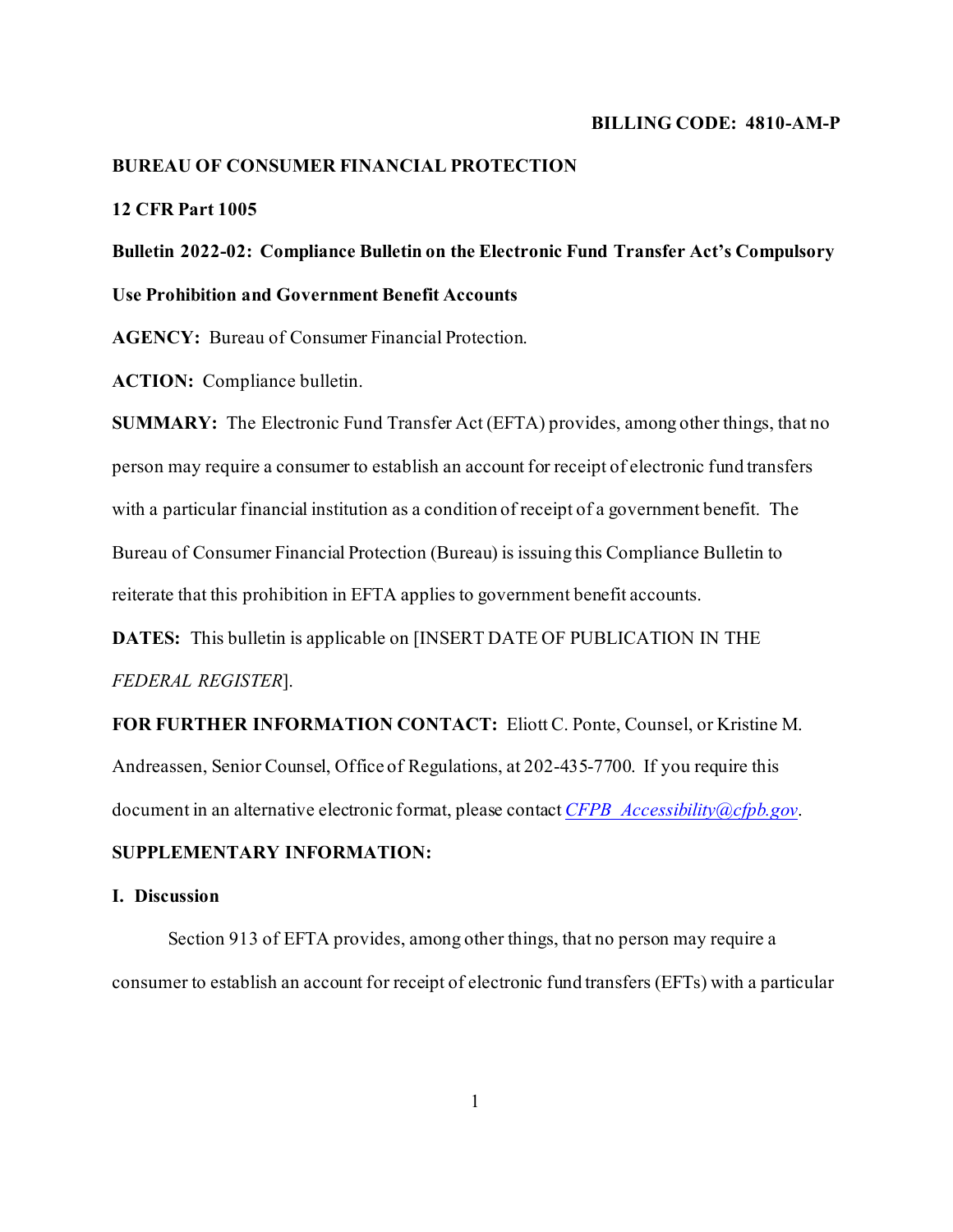financial institution as a condition of employment or receipt of a government benefit.<sup>[1](#page-1-0)</sup> This provision, often referred to as the compulsory use prohibition, is implemented in  $\S 1005.10(e)(2)$ of Regulation E. The Bureau is issuing this Compliance Bulletin to reiterate that the compulsory use prohibition in EFTA applies to government benefit accounts.

#### *A. Background*

Congress enacted EFTA in 1978 with the purpose of "provid[ing] a basic framework establishing the rights, liabilities, and responsibilities of participants in electronic fund transfer systems."<sup>2</sup> EFTA's primary objective is "the provision of individual consumer rights."<sup>3</sup> Congress also empowered the Board of Governors of the Federal Reserve System (Board) to promulgate regulations implementing EFTA. With the adoption of the Dodd-Frank Wall Street Reform and Consumer Protection Act (Dodd-Frank Act), authority to implement most of EFTA transferred to the Bureau.[4](#page-1-3)

The regulations first promulgated by the Board to implement EFTA now reside in subpart A of Regulation  $E^5$  $E^5$ . These rules provide a broad suite of protections to consumers who make EFTs, and for accounts from which consumers can make EFTs. An EFT is any transfer of funds initiated through an electronic terminal, telephone, computer, or magnetic tape for the purpose of ordering, instructing, or authorizing a financial institution to debit or credit a

<span id="page-1-0"></span> $1$  15 U.S.C. 1693k.

<span id="page-1-1"></span><sup>2</sup> Public Law 95-630, 92 Stat. 3728 (1978).

<span id="page-1-2"></span><sup>3</sup> 15 U.S.C. 1693b.

<span id="page-1-3"></span><sup>4</sup> Public Law 111-203, tit. X, section 1084, 124 Stat. 1376, 2081 (2010) (codified at 15 U.S.C. 1693a *et seq.*). *See also* Dodd-Frank Act section 1061(b), 124 Stat. 2036(codified at 12U.S.C. 5581(b)).

<span id="page-1-4"></span><sup>&</sup>lt;sup>5</sup> These provisions were originally adopted as 12 CFR part 205 but, upon transfer of authority in the Dodd-Frank Act to implement Regulation E to the Bureau, were renumbered as 12 CFR part 1005. 76 FR 81020 (Dec. 27, 2011).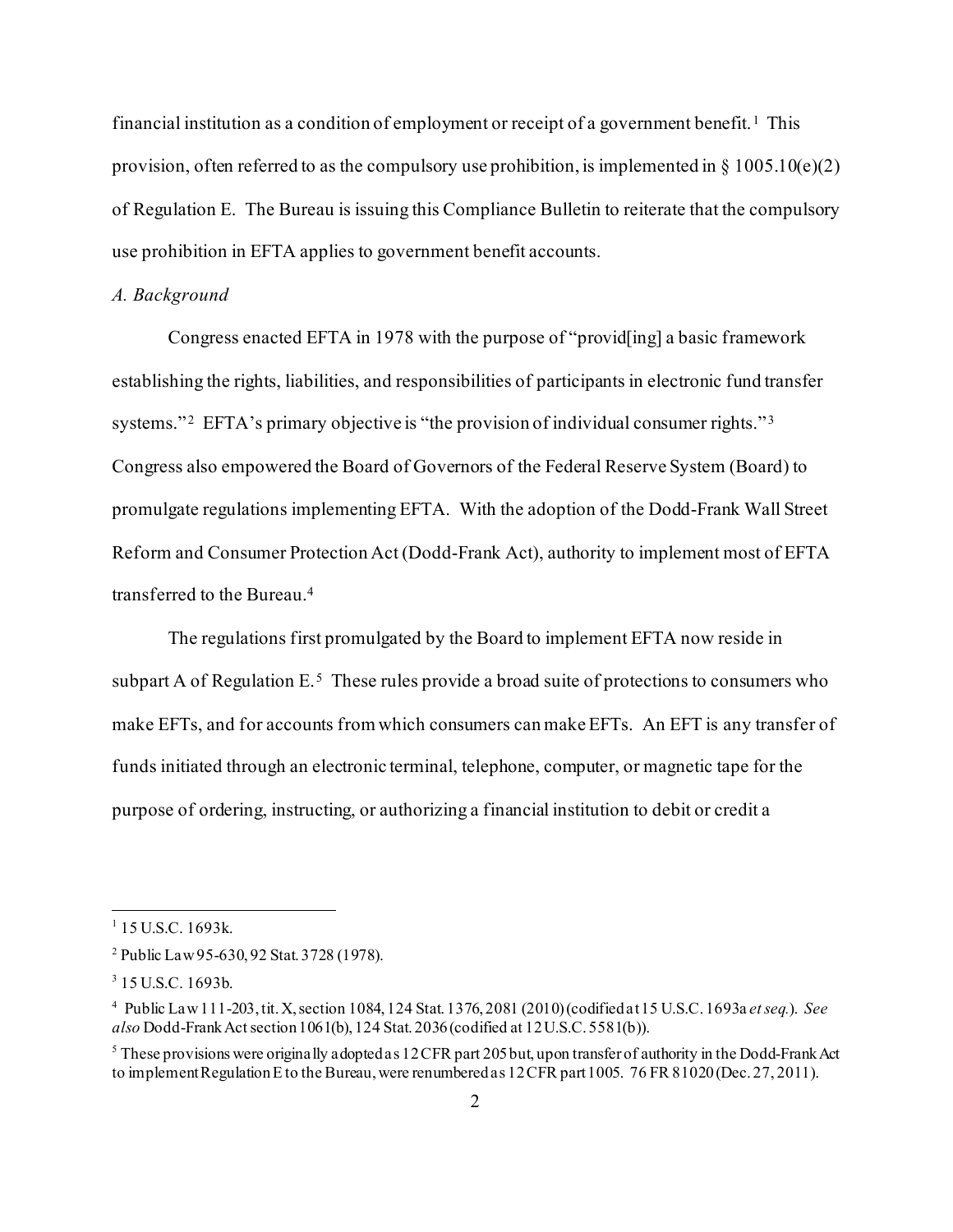consumer's account.[6](#page-2-0) In its initial rulemaking to implement EFTA, the Board developed a broad definition of "account," which closely mirrored the definition of "account" in EFTA.<sup>7</sup> The definition provides that, subject to certain specific exceptions, an account is a demand deposit (checking), savings, or other consumer asset account (other than an occasional or incidental credit balance in a credit plan) held directly or indirectly by a financial institution and established primarily for personal, family, or household purposes[.8](#page-2-2)

In 1994, the Board amended Regulation E to extend Regulation E's protections to accounts used for the electronic distribution of government benefits (1[9](#page-2-3)94 EBT Rule).<sup>9</sup> After the Board finalized the 1994 EBT Rule, Congress amended EFTA to exempt "needs-tested" State and local electronic benefit transfer (EBT) programs.<sup>10</sup> The Board subsequently adopted a rule exempting EBT programs established or administered by State or local government agencies from Regulation E. However, all accounts used to distribute benefits for federally administered programs (including Federal needs-tested programs) as well as non-needs tested State and local government benefit programs remained covered by Regulation E.[11](#page-2-5)

On October 5, 2016, the Bureau issued a final rule titled "Prepaid Accounts Under the Electronic Fund Transfer Act (Regulation E) and the Truth In Lending Act (Regulation Z)"

<span id="page-2-0"></span> $6$  12 CFR 1005.3(b)(1).

<span id="page-2-1"></span><sup>7</sup> 44 FR 18468, 18480 (Mar. 28, 1979).

<span id="page-2-2"></span> $8$  12 CFR 1005.2(b)(1).

<span id="page-2-3"></span><sup>9</sup> 59 FR 10678 (Mar. 7, 1994).

<span id="page-2-4"></span><sup>&</sup>lt;sup>10</sup> Public Law 104-193, 110 Stat. 2105 (1996).

<span id="page-2-5"></span><sup>11</sup> 62 FR 43467 (Aug. 14, 1997).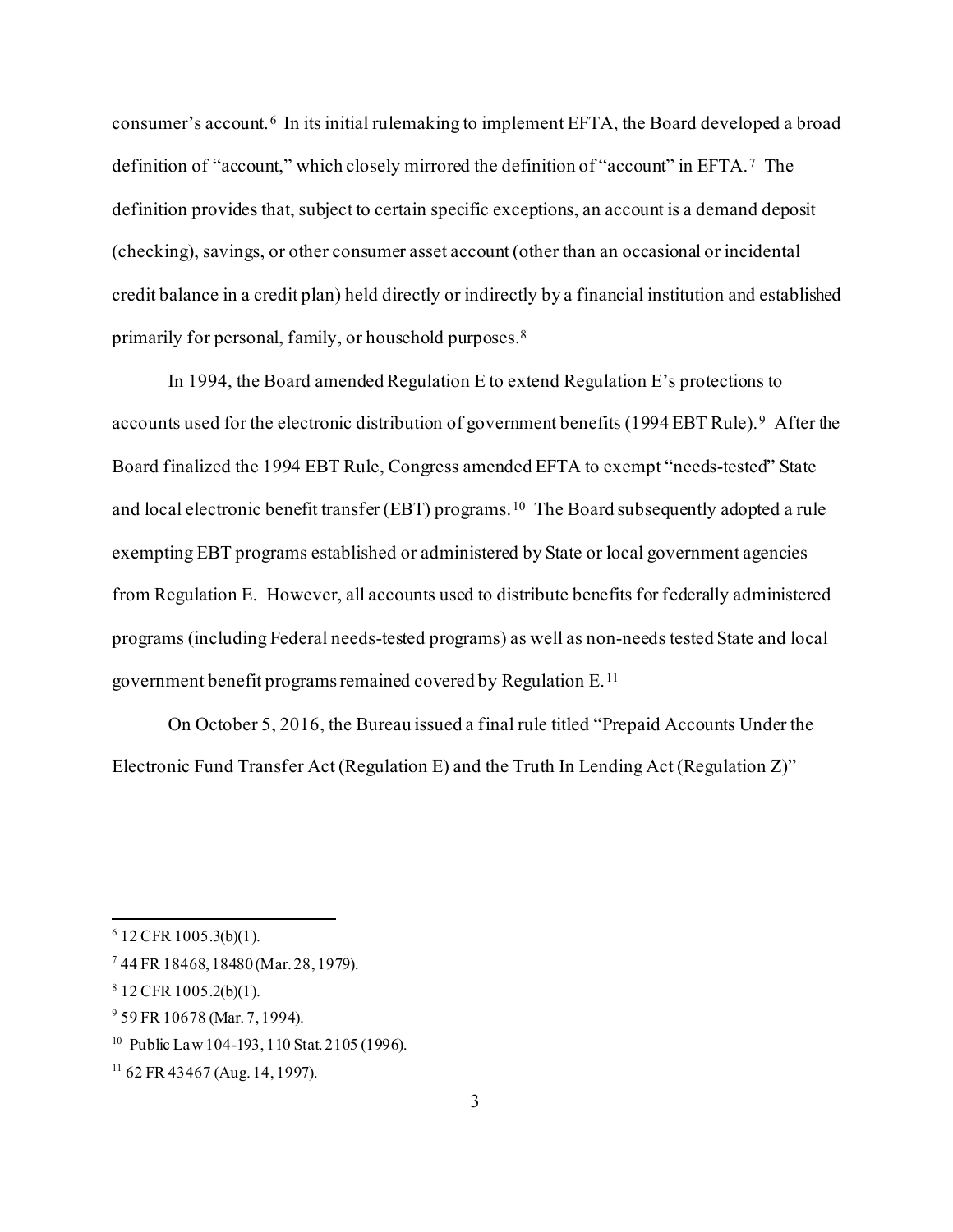$(2016$  Final Rule). <sup>[12](#page-3-0)</sup> The 2016 Final Rule, as subsequently amended, <sup>[13](#page-3-1)</sup> is referred to herein as the Prepaid Accounts Rule. The Prepaid Accounts Rule, among other things, extended Regulation E coverage to prepaid accounts and adopted provisions specific to such accounts. The definition of "prepaid account" in the Prepaid Accounts Rule includes government benefit accounts (as defined in  $\S 1005.15(a)(2)$ ), which were already covered by Regulation E since the mid-1990s. The Prepaid Accounts Rule generally maintained the existing provisions specific to government benefit accounts, while adding certain new requirements such as pre-acquisition disclosures. The Prepaid Accounts Rule did not change the compulsory use prohibition in § 1005.10(e) of Regulation E, but did add commentary to clarify the compulsory use prohibition's application to government benefits (comment 10(e)(2)-2), which is in line with preexisting commentary regarding payroll card accounts (comment  $10(e)(2)$ -1).

## *B. Compulsory Use Prohibition*

As mentioned above, the compulsory use prohibition of EFTA, as implemented by Regulation E, provides that no person may require a consumer to establish an account for receipt of EFT with a particular financial institution as a condition of receipt of a government benefit[.14](#page-3-2) Person, for the purposes of Regulation E and the compulsory use prohibition, means a natural person or an organization, including a corporation, government agency, estate, trust, partnership, proprietorship, cooperative, or association.[15](#page-3-3) The compulsory use prohibition applies to all

<span id="page-3-0"></span><sup>12</sup> 81 FR 83934 (Nov. 22, 2016).

<span id="page-3-1"></span><sup>13</sup> *See* 82 FR 18975 (Apr. 25, 2017) and 83 FR 6364 (Feb. 13, 2018). These amendments, among other things, extended the effective date of the Prepaid Accounts Rule to April 1, 2019.

<span id="page-3-2"></span> $14$  12 CFR 1005.10(e).

<span id="page-3-3"></span><sup>&</sup>lt;sup>15</sup> 12 CFR 1005.2(j).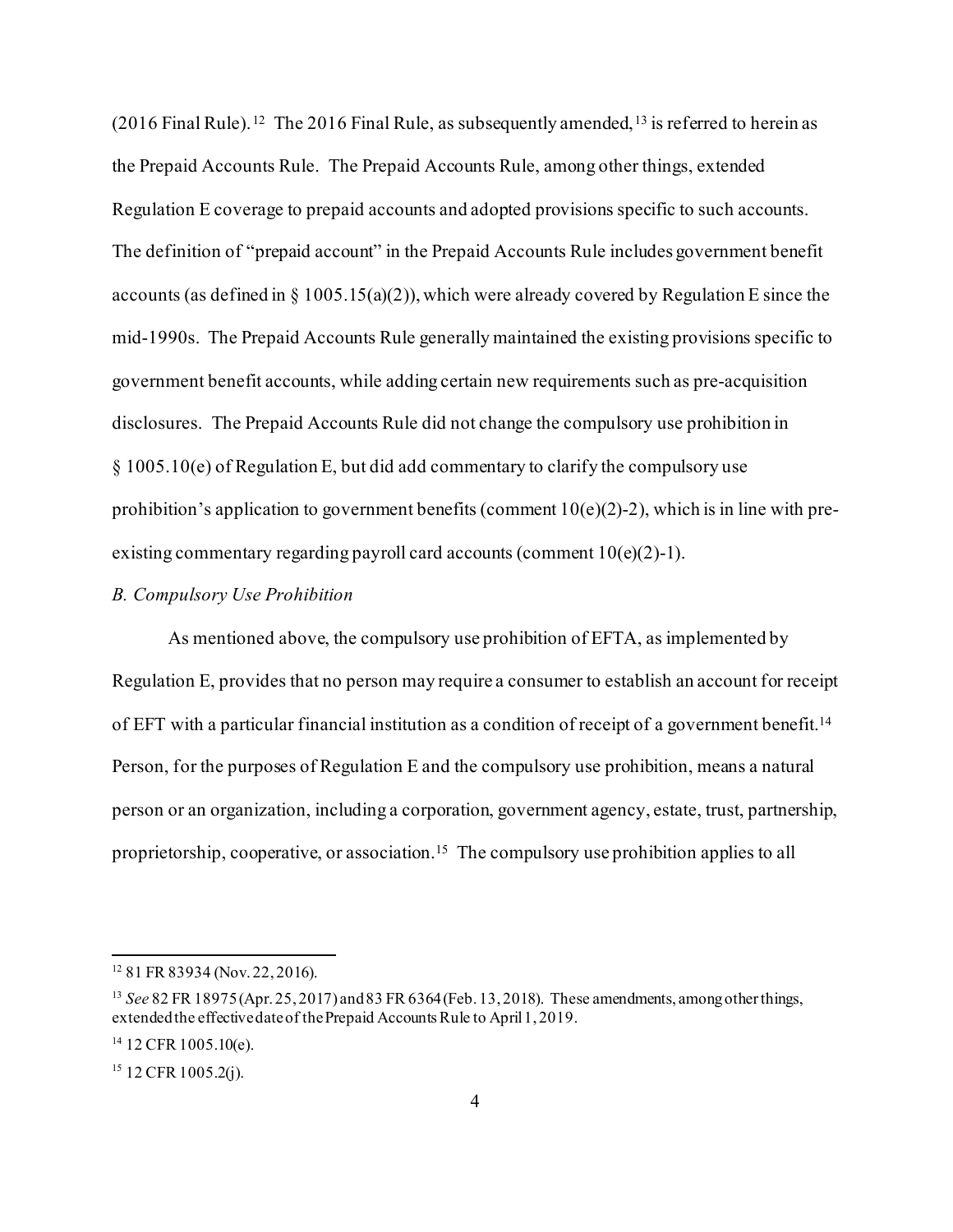persons, not just financial institutions as defined in Regulation E. [16](#page-4-0) The compulsory use prohibition applies to "government benefit accounts," which is defined as an account established by a government agency for distributing government benefits to a consumer electronically. However, for purposes of Regulation E, including the compulsory use prohibition, a government benefit account does not include an account for distributing needs-tested benefits in a program established under State or local law or administered by a State or local agency.[17](#page-4-1)

The term "needs-tested" is not defined in EFTA or Regulation E. In the preamble to its 2016 Final Rule, the Bureau identified examples of needs-tested government benefit programs that *are not* "government benefit accounts" subject to the compulsory use prohibition, such as those used to distribute funds related to Temporary Assistance for Needy Families (TANF), Special Supplemental Nutrition Program for Women, Infants, and Children (WIC), and the Supplemental Nutrition Assistance Program (SNAP).[18](#page-4-2) Accounts established under programs administered by State or local agencies for benefits that are not needs-tested *are* "government benefit accounts" subject to the compulsory use prohibition. Examples of government benefit accounts administered by State or local agencies that are subject to the compulsory use prohibition because they are not needs-tested include accounts used to distribute unemployment insurance, child support, certain prison and jail "gate money" benefits, and pension plan payments.[19](#page-4-3)

<span id="page-4-0"></span> $16$  12 CFR 1005.3(a).

<span id="page-4-1"></span> $17$  12 CFR 1005.15(a)(2).

<span id="page-4-2"></span><sup>&</sup>lt;sup>18</sup> *See* 81 FR 83934, 83942 (Nov. 22, 2016). While these accounts do not constitute "government benefit accounts" as defined in § 1005.15(a)(2), the Bureau notesthat they may still be "prepaid accounts" under one of the other prongs of that definition in  $\S 1005.2(b)(3)$ . To the extent that they are prepaid accounts, the requirements of the Prepaid Accounts Rule apply.

<span id="page-4-3"></span><sup>19</sup> *See* 81 FR 83934, 83995 (Nov. 22, 2016); *In re JPay, LLC*, File No. 2021-CFPB-0006 (Oct. 19, 2021), [www.consumerfinance.gov/enforcement/actions/jpay-llc/](http://www.consumerfinance.gov/enforcement/actions/jpay-llc/).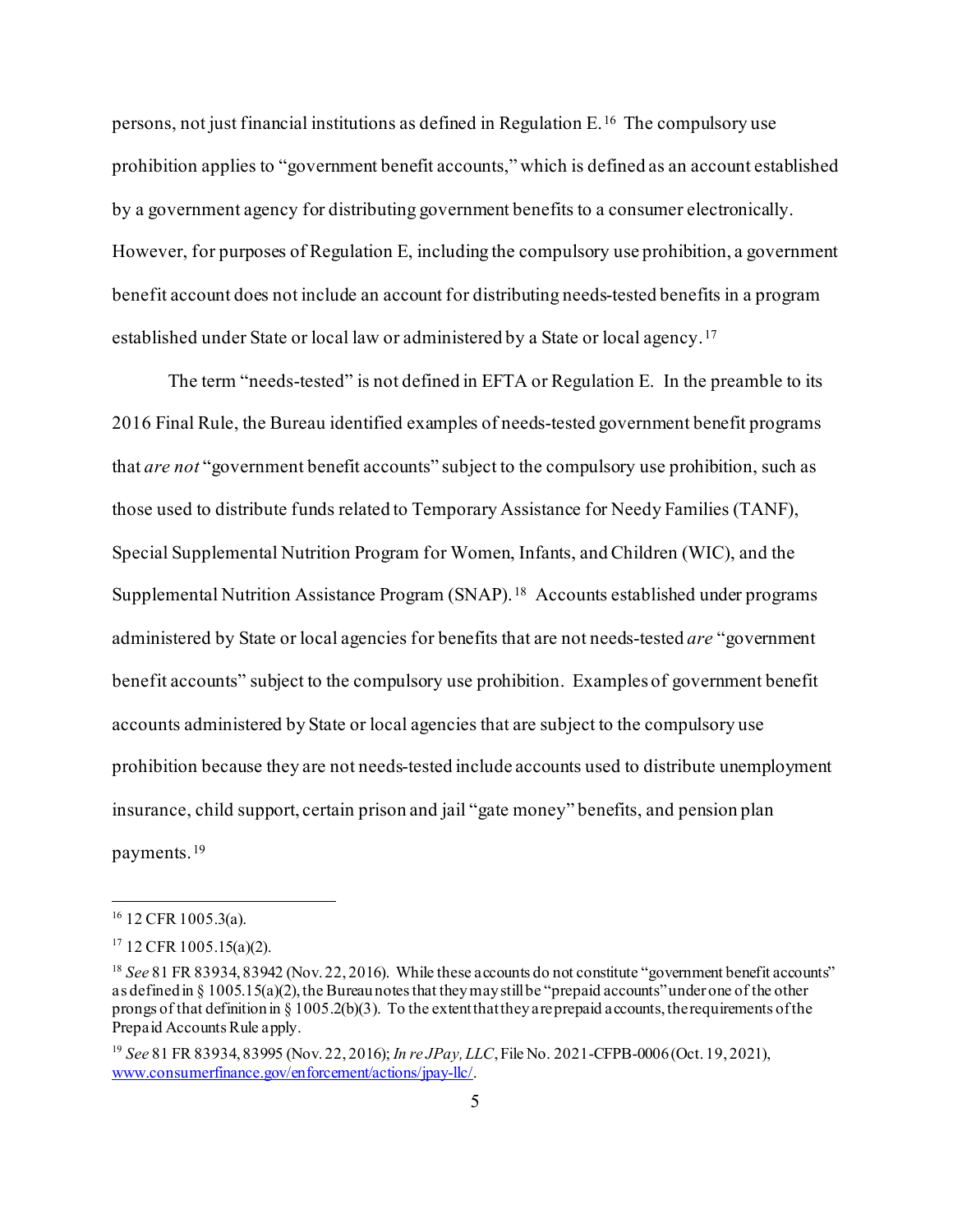In addition, all accounts used to distribute funds under federally administered benefits programs (even if those benefits are needs-tested) are "government benefit accounts" subject to the compulsory use prohibition; for example, accounts used to distribute Social Security, Social Security Disability Insurance, and Supplemental Security Income (SSI) payments; or Federal tax credits like the Earned Income Tax Credit (EITC) or the Child Tax Credit (CTC) are subject to the compulsory use prohibition. [20](#page-5-0)

The compulsory use prohibition ensures that consumers receiving the government benefits described above have a choice with respect to how they receive their funds. Government agencies, financial institutions, and other persons have several options available to them to ensure consumers are provided a choice.<sup>21</sup> For example, a government agency that requires consumers to receive benefits through direct deposit will not violate the compulsory use prohibition if it allows consumers to choose the financial institution they want to use in receiving the direct deposit.[22](#page-5-2) Alternatively, a government agency may give a consumer the choice of having their benefits deposited at a particular institution (designated by the government agency) so long as the consumer is able to receive their benefits by another means.<sup>23</sup>

As the Bureau explained in the 2016 Final Rule, the Bureau believes that consumers are not provided a choice when a consumer is required to receive the *first* payment of government

<span id="page-5-0"></span><sup>20</sup> *See id.* at 83995, 84320.

<span id="page-5-1"></span><sup>&</sup>lt;sup>21</sup> In 2013, the Bureau issued a Compliance Bulletin on Payroll Card Accounts (Payroll Card Bulletin) to, among other things,reiterate that the compulsory use provision of EFTAand RegulationE prohibits employers, financial institutions, andother personsfrom mandating that employees receive wages only on a payroll card at a particular institution. As explained in the PayrollCard Bulletin, payrollcard accounts are accounts that are established directly or indirectly through an employer, and to which transfers of the consumer's salary, wages, or other employee compensation are made on a recurring basis. *See CFPB Bulletin 2013-10* (Sept. 12, 2013), [www.consumerfinance.gov/compliance/supervisory-guidance/bulletin-payroll-card-accounts/.](http://www.consumerfinance.gov/compliance/supervisory-guidance/bulletin-payroll-card-accounts/)

<span id="page-5-2"></span><sup>&</sup>lt;sup>22</sup> 12 CFR 1005.10(e)(2) and comment 10(e)(2)-2.

<span id="page-5-3"></span><sup>23</sup> *See id.*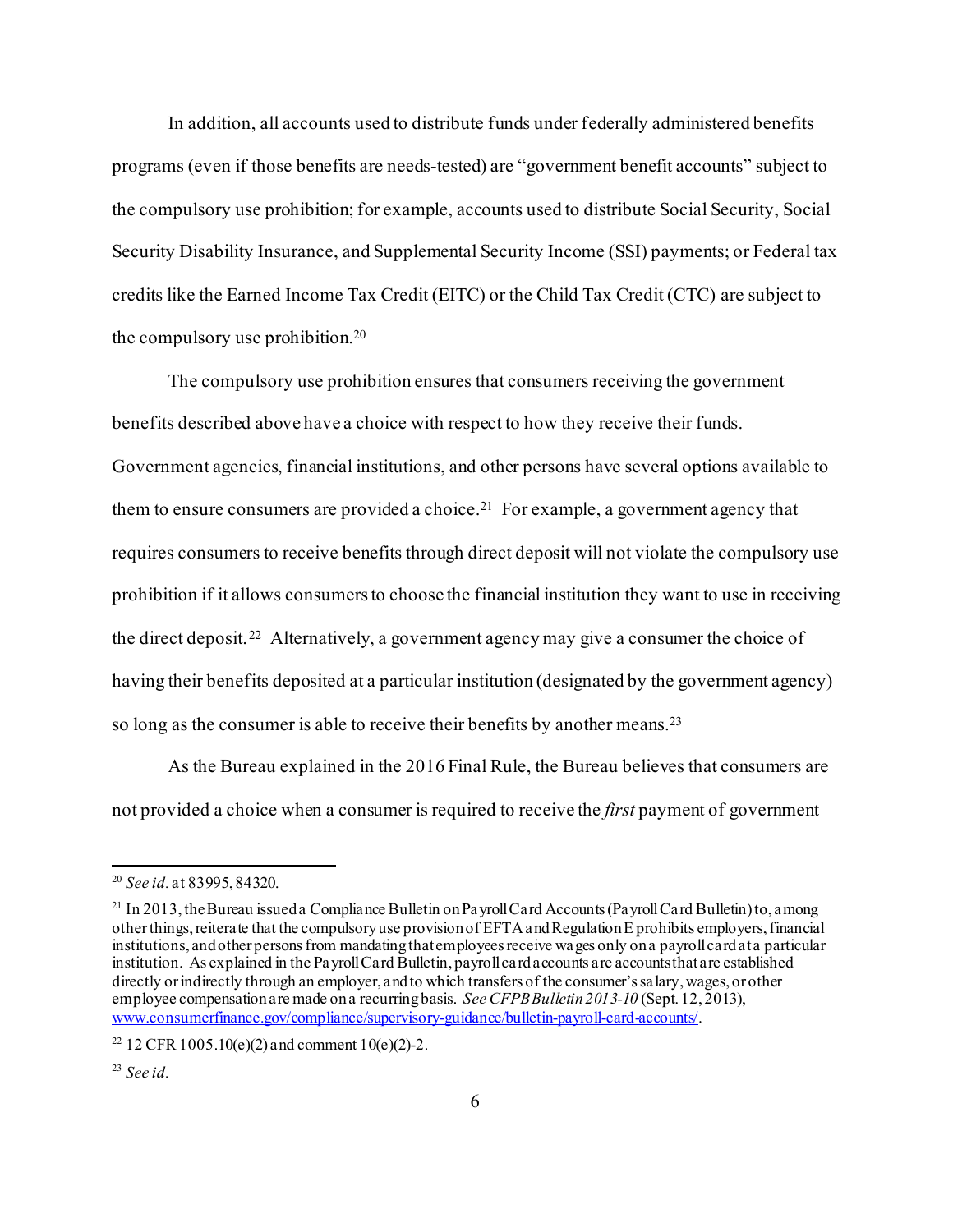benefits on a prepaid card (or otherwise at a particular institution), even if the consumer can later re-direct the payment to an account of their choice. [24](#page-6-0) In such a scenario, the consumer does not have a choice with respect to how to receive the first payment of the government benefit; rather, with respect to that first payment, the consumer was required to establish an account with the financial institution that issued the prepaid card as a condition of receiving the funds[.25](#page-6-1)

In addition to having a choice with respect to how consumers receive their government benefits, Regulation E requires that a statement of the consumer's payment options be included in disclosures provided before a consumer acquires a government benefit account. Specifically, that statement must disclose that (1) the consumer has several options to receive benefit payments, followed by a list of the options available to the consumer, and a statement directing the consumer to tell the agency which option the consumer chooses; or (2) the consumer does not have to accept the government benefit account and directing the consumer to ask about other ways to receive government benefit payments. [26](#page-6-2) As discussed more below, government benefit accounts are entitled to additional protections and disclosures under Regulation E.

### *C. Additional Regulation E Protections for Government Benefit Accounts*

As mentioned above, government benefit accounts are entitled to the protections of EFTA generally, and Regulation E's provisions applicable to prepaid accounts specifically. The protections in Regulation E for consumers who receive government benefits include the following:

<span id="page-6-0"></span><sup>24</sup> 81 FR 83934, 83985 (Nov. 22, 2016).

<span id="page-6-1"></span><sup>25</sup> *Id.*

<span id="page-6-2"></span> $26$  12 CFR 1005.15(c)(2)(i).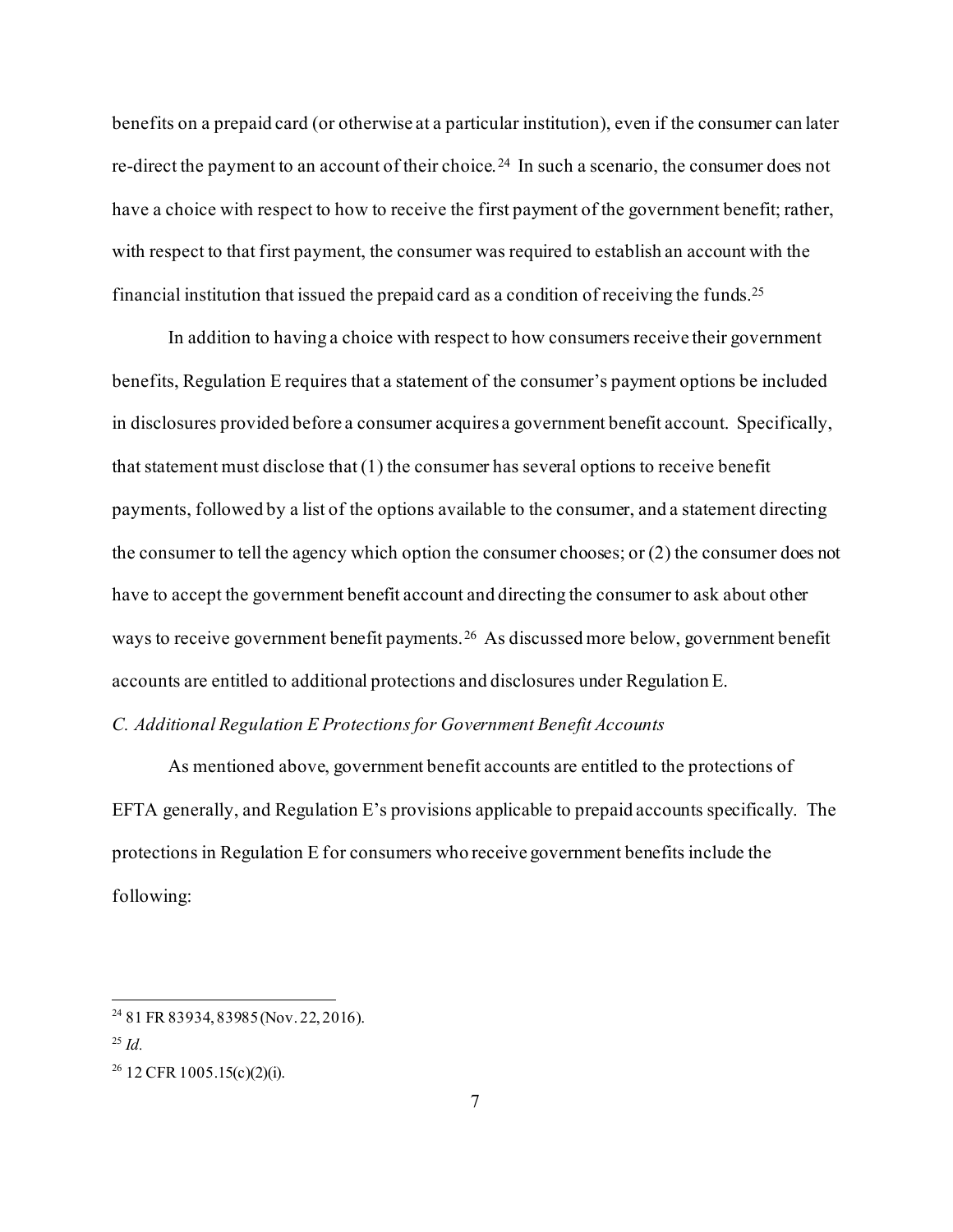• **Disclosures**. Under Regulation E, consumers are entitled to three types of disclosures for government benefit accounts: pre-acquisition disclosures, disclosures on the access device or entry point, and initial disclosures.

*Pre-acquisition disclosures* for a government benefit account must set forth key information about the account that includes, as mentioned above, a statement regarding the consumer's payment options. [27](#page-7-0) A government agency must provide the consumer with pre-acquisition disclosures before the consumer acquires a government benefit account.[28](#page-7-1)

*Disclosures on the access device or entry point* for a government benefit account must contain the name of the financial institution that directly holds the account or issues the access device as well as a website and phone number that the consumer can use to contact that financial institution about the government benefit account[.29](#page-7-2) These disclosures must be included on the access device or, if there is no physical access device, on a website, mobile application, or other entry point a consumer must visit to access the government benefit account electronically[.30](#page-7-3)

*Initial disclosures* must set forth comprehensive fee information that may be imposed in connection with the account as well as the information required to be included in the initial disclosures for other accounts subject to Regulation E, which include, among other things, disclosures regarding a consumer's liability for unauthorized EFTs, an error

<span id="page-7-0"></span> $27$  12 CFR 1005.15(c)(2).

<span id="page-7-1"></span> $28$  12 CFR 1005.15(c)(1).

<span id="page-7-2"></span> $29$  12 CFR 1005.15(f), 1005.18(f).

<span id="page-7-3"></span><sup>30</sup> 12 CFR 1005.15(f), 1005.18(f)(3).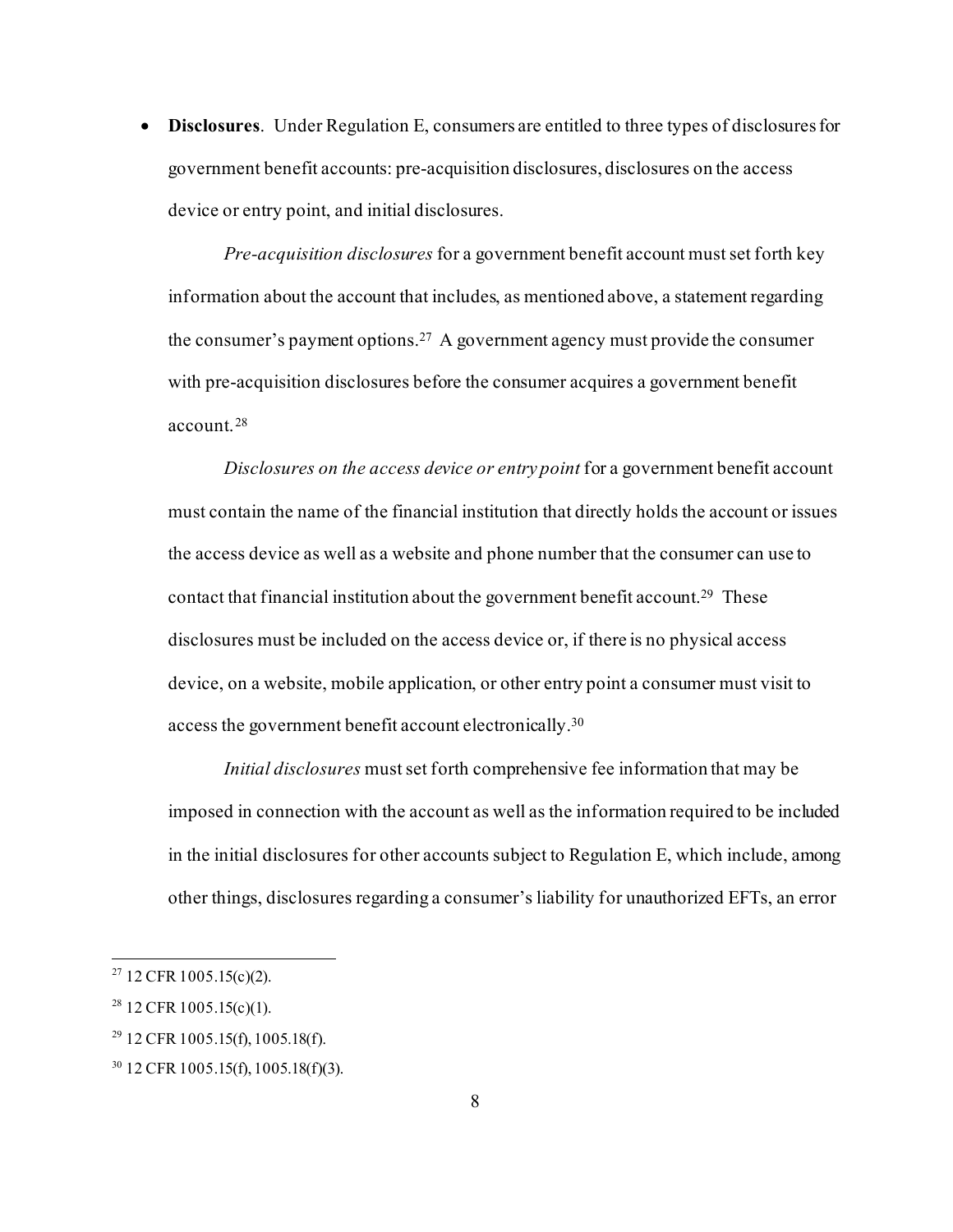resolution notice, contact information for the financial institution providing the account, the types of transfers a consumer may make and any limitations on the frequency and dollar amount of transfers, and the fees associated with making.<sup>31</sup> Initial disclosures must be made at account opening or before the first EFT occurs.<sup>[32](#page-8-1)</sup>

- **Change-in-Terms Notices.** Change-in-terms notices are required when a term or condition required to be disclosed in the initial disclosures changes or the change results in an increased fee, increased liability for the consumer, fewer types of available EFTs, or stricter limitations on the frequency or dollar amount of EFTs.<sup>33</sup>
- **Access to Account History.** Government agencies must either provide a periodic statement as required by Regulation E generally, or must make available to the consumer (1) the consumer's account balance, by telephone; (2) an electronic history, such as through an website, of the consumer's account transactions covering at least 12 months preceding the date the consumer electronically accesses the account; and (3) written account transaction histories provided upon request must cover at least the 24 months preceding the date on which the government agency receives the consumer's request for the account transaction history.[34](#page-8-3)
- **Limited Liability for Unauthorized Transfers and Error Resolution Rights.** With limited modifications regarding the period within which an unauthorized transfer must be

<span id="page-8-0"></span><sup>31</sup> 12 CFR 1005.15(e)(1) and (f), 1005.18(h)(2)(ii)(A) and (iv). *See generally* 12CFR 1005.7(b).

<span id="page-8-1"></span> $32$  12 CFR 1005.7(a).

<span id="page-8-2"></span><sup>&</sup>lt;sup>33</sup> 12 CFR 1005.8(a)(1); 1005.15(f); 1005.18(f), (h)(2)(ii)(A), (iii), and (iv).

<span id="page-8-3"></span> $34$  12 CFR 1005.9(b); 1005.15(d)(1); and 1005.18(h)(3)(i).